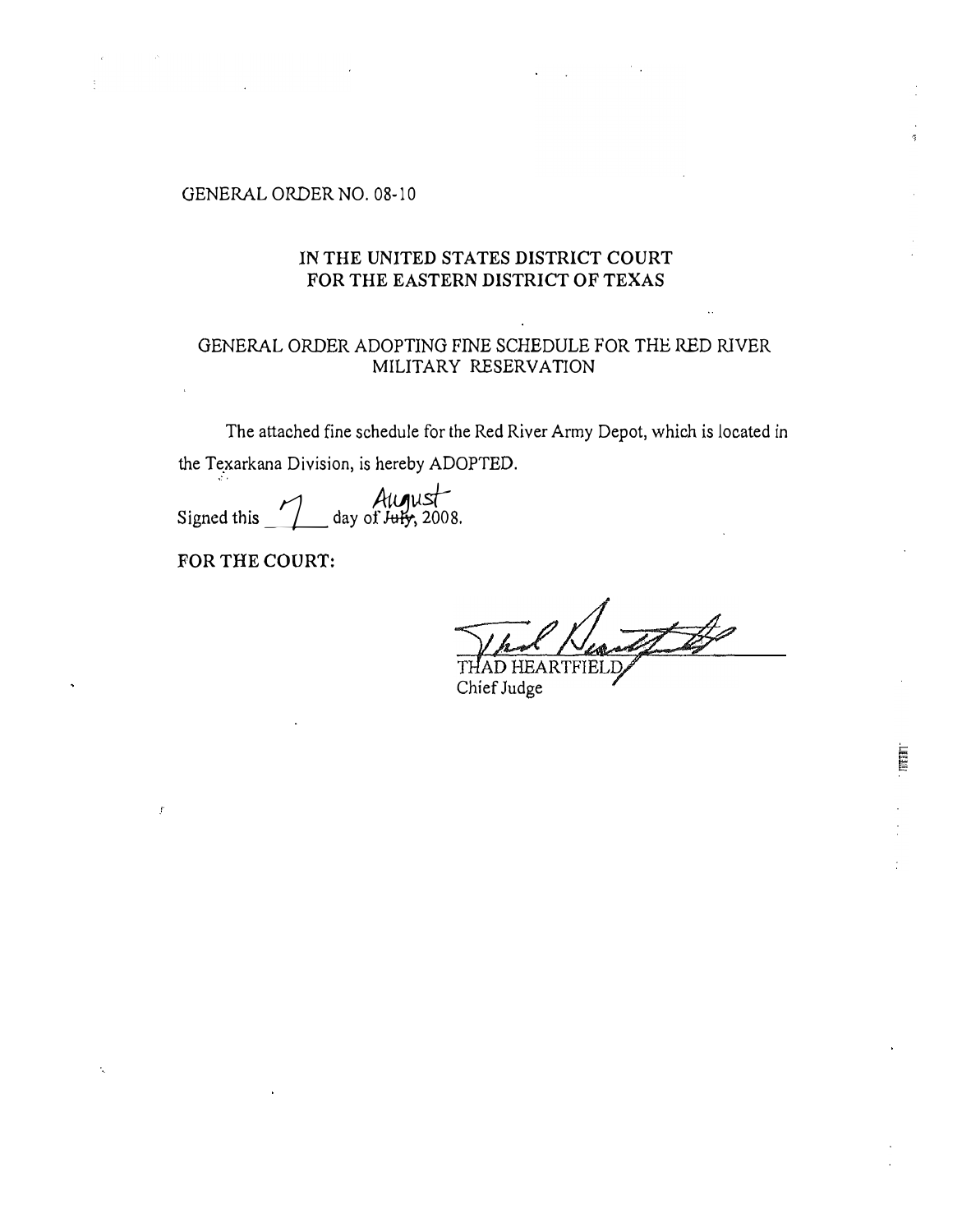## FINE SCHEDULE, MILITARY RESERVATION U.S. District Court, Texas Eastern TX TRANSPORTATION CODE

 $\label{eq:1} \mathbf{r} = \mathbf{r} \left( \mathbf{r}^{\text{max}}_{\text{max}} \right) \mathbf{r}^{\text{max}}_{\text{max}}$ 

| <b>CODE SECTION</b>                                    | <b>CHAPTER 502. REGISTRATION OF VEHICLES</b>                                             | <b>FINE</b>        |  |  |
|--------------------------------------------------------|------------------------------------------------------------------------------------------|--------------------|--|--|
| 502, 404                                               | FAILURE TO DISPLAY LICENSE (no tag issued)                                               | \$75,00            |  |  |
| 502, 407                                               | <b>EXPIRED LICENSE TAGS</b>                                                              | \$75,00            |  |  |
| 502.409                                                | FICTITIOUS OR OBSCURED LICENSE PLATES                                                    | \$75,00            |  |  |
| <b>CHAPTER 521. DRIVER'S LICENSE AND CERTIFICATES</b>  |                                                                                          |                    |  |  |
| 521.025                                                | NO DRIVER'S LICENSE IN POSSESSION                                                        | \$75.00            |  |  |
| 521, 457                                               | DRIVING WHILE LICENSE SUSPENDED, REVOKED, CANCELED, DENIED,<br>OR EXPIRED                | \$250,00           |  |  |
| 521.054                                                | FAILURE TO NOTIFY OF CHANGE OF ADDRESS WITHIN 10 DAYS                                    | <b>MCA</b>         |  |  |
| 521.221                                                | <b>FAILURE TO OBEY LICENSE RESTRICTIONS</b>                                              | \$75.00            |  |  |
| 521, 458 (a)                                           | ALLOWING UNAUTHORIZED MINOR TO DRIVE                                                     | \$75.00            |  |  |
| 521, 458 (b)                                           | ALLOWING UNAUTHORIZED PERSON TO DRIVE                                                    | \$75.00            |  |  |
| 542.501                                                | FAILURE TO COMPLY WITH POLICE INSTRUCTION                                                | \$100.00           |  |  |
|                                                        | <b>CHAPTER 544. TRAFFIC SIGNS, SIGNALS AND MARKINGS</b>                                  |                    |  |  |
| 544,004                                                | COMPLIANCE WITH TRAFFIC CONTROL DEVICE                                                   | \$75.00            |  |  |
| 544, 007 (d)                                           | FAILURE TO STOP AT STEADY RED SIGNAL                                                     | \$75,00            |  |  |
| 544,008                                                | FAILURE TO STOP AT FLASHING RED SIGNAL                                                   | \$75.00            |  |  |
| 544, 009                                               | LANE DIRECTION--CONTROL DEVICES                                                          | \$75,00            |  |  |
| 544,010                                                | <b>FAILURE TO STOP AT STOP SIGN</b>                                                      | \$75,00            |  |  |
| <b>CHAPTER 545. OPERATION AND MOVEMENT OF VEHICLES</b> |                                                                                          |                    |  |  |
| 545,052<br>545, 053 (b) (2)                            | FAILURE TO MOVE TO RIGHT WHEN MEETING ANOTHER VEHICLE<br><b>IMPROPER PASSING ON LEFT</b> | \$75,00<br>\$75,00 |  |  |
| 545, 055 (b)                                           | PASSING IN NO PASSING ZONE                                                               | \$75,00            |  |  |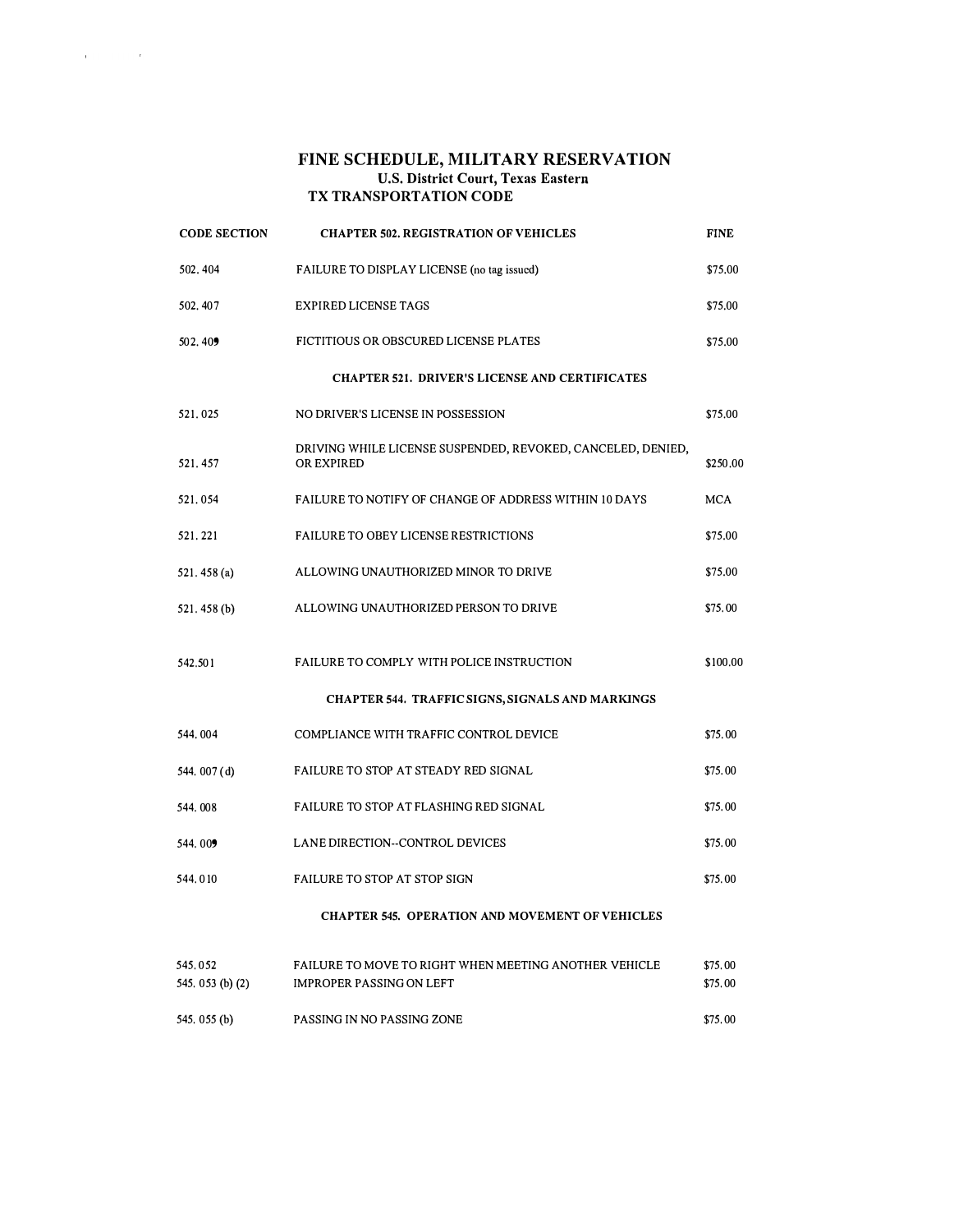| 545, 056 | <b>IMPROPER DRIVING TO LEFT OF CENTER OF</b><br>ROADWAY WHEN NOT<br><b>PASSING</b>            | \$75.00  |
|----------|-----------------------------------------------------------------------------------------------|----------|
| 545.057  | <b>IMPROPER PASSING ON RIGHT</b>                                                              | \$75.00  |
| 545.059  | DRIVING IN WRONG DIRECTION ON ONE WAY STREET                                                  | \$200.00 |
| 545.058  | DRIVING ON SHOULDER                                                                           | \$75.00  |
| 545, 062 | <b>FOLLOWING TO CLOSELY</b>                                                                   | \$75.00  |
| 545,066  | PASSING A SCHOOL BUS DISCHARGING OR LOADING PUPILS                                            | \$300,00 |
| 545, 101 | <b>IMPROPER TURN AT INTERSECTION</b>                                                          | \$75.00  |
| 545, 102 | <b>IMPROPER U-TURN ON CURVE OR CREST OF GRADE</b>                                             | \$75.00  |
| 545, 103 | <b>TURNING MOVEMENTS</b>                                                                      | \$75.00  |
| 545, 104 | REQUIRED SIGNALS                                                                              | \$75.00  |
| 545.151  | FAILURE TO YEILD RIGHT OF WAY AT INTERSECTION                                                 | \$75.00  |
| 545.152  | FAILURE TO YEILD RIGHT OF WAY MAKING LEFT TURN INTO<br>APPROACHING TRAFFIC                    | \$75.00  |
| 545.153  | FAILURE TO YIELD RIGHT OF WAY AT STOP/YIELD SIGN                                              | \$75,00  |
| 545, 155 | FAILURE TO YIELD RIGHT OF WAY WHEN ENTERING FROM ALLEY,<br>BUILDING, PRIVATE ROAD OR DRIVEWAY | \$75.00  |
| 545, 156 | FAILURE TO YIELD RIGHT OF WAY TO EMERGENCY<br>VEHICLE                                         | \$150,00 |
| 545, 157 | IMPROPER PASSING OF EMERGENCY VEHICLE WITH NO INJURY OR<br><b>DAMAGE</b>                      | \$100,00 |
| 545.256  | UNSAFE EMERGING FROM ALLEY, DRIVEWAY OF BUILDING                                              | \$50.00  |
| 545, 251 | FAILURE TO OBEY RAIL ROAD CROSSING REQUIREMENTS                                               | \$100.00 |
| 545, 301 | OBSTRUCTING TRAFFIC BY STOPPING OR PARKING<br>(MAIN ROADWAY)                                  | \$75,00  |
| 545, 302 | <b>IMPROPER PARKING OF VEHICLE</b>                                                            | \$50.00  |
| 545, 303 | PARKED AGAINST THE FLOW OF TRAFFIC                                                            | \$50,00  |
| 545, 351 | FAILURE TO MAINTAIN CONTROL                                                                   | \$75.00  |
| 545, 352 | <b>SPEEDING</b><br>1-10 MPH ABOVE POSTED LIMIT                                                | \$100.00 |

 $\label{eq:2.1} \mathcal{L}(\mathbf{r}) = \mathcal{L}(\mathbf{r}) \mathcal{L}(\mathbf{r}) = \mathcal{L}(\mathbf{r}) \mathcal{L}(\mathbf{r})$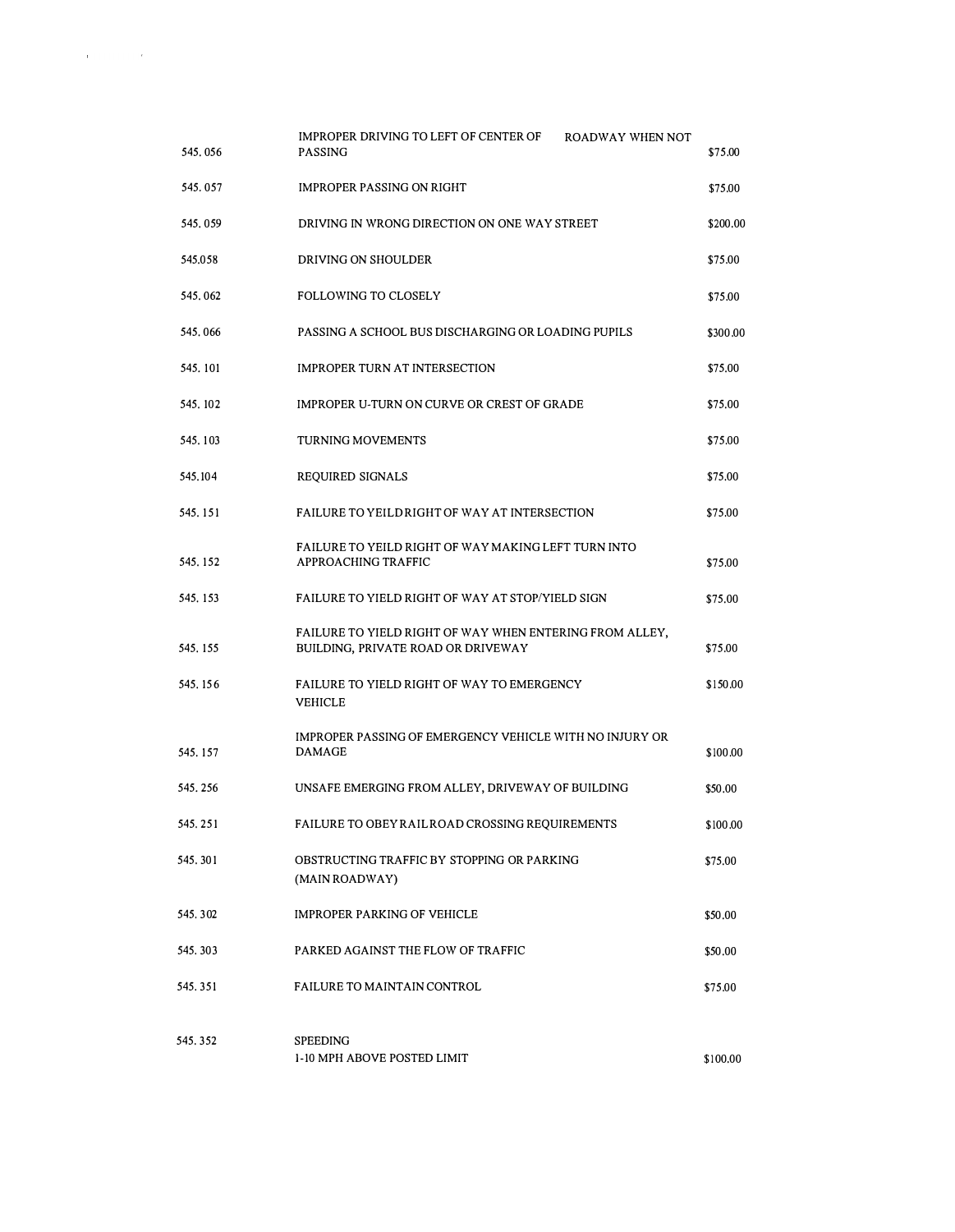|                     | 11-15 MPR ABOVE POSTED LIMIT<br>16-20 MPR ABOVE POSTED LIMIT                                      | \$125,00<br>\$150,00        |
|---------------------|---------------------------------------------------------------------------------------------------|-----------------------------|
|                     | 21-25 MPR ABOVE POSTED LIMIT<br>26-30 MPR ABOVE POSTED LIMIT<br>OR OVER 30 MPR ABOVE POSTED LIMIT | \$175,00<br>\$200,00<br>MCA |
| 545, 401            | RECKLESS DRIVING                                                                                  | \$100.00                    |
| 545.402             | <b>IMPROPER START FROM STOP</b>                                                                   | \$100.00                    |
| 545, 404 (4)        | <b>FAILURE TO PROPERLY SECURE VEHICLE</b>                                                         | \$75.00                     |
| 545, 412 $(A)(1)$   | CHILD SAFETY SEAT SYSTEMS VIOLATION                                                               | \$75.00                     |
| 545, 413<br>545,413 | NO SEAT BELT (DRIVER)<br>NO SEAT BELT (PASSENGER)                                                 | \$75.00<br>\$75.00          |
| 545.415 $(a)$       | IMPROPER BACKING (LIMITATIONS ON BACKING)                                                         | \$75.00                     |
| 545.416             | <b>IMPROPER RIDING ON MOTORCYCLES</b>                                                             | \$75.00                     |
| 545.419             | UNRESTRAINED CHILD UNDER 15                                                                       | \$75.00                     |
| 545, 420            | <b>RACING</b>                                                                                     | \$75.00                     |
| 545.421             | <b>EVADING POLICE WITH VEHICLE</b>                                                                | \$200.00                    |
| 545.423             | <b>CROSSING PROPERTY</b>                                                                          | \$75.00                     |
|                     | <b>CHAPTER 547. OPERATION AND MOVEMENT OF VEHICLES</b>                                            |                             |
| 547.30              | DEFECTIVE TURN SIGNAL                                                                             | \$50,00                     |
| 547, 302            | UNLIGHTED HEADLIGHTS OR OTHER REQUIRED LIGHTS                                                     | \$75.00                     |
| 547.321             | <b>IMPROPER EQUIPPED HEADLIGHTS</b>                                                               | \$50,00                     |
| 547.322             | IMPROPEREQUIPPED TAIL LIGHTS                                                                      | \$50,00                     |
| 547.322 $(g)$       | <b>FAILURE TO ILLUMINATE LICENSE PLATES</b>                                                       | \$50.00                     |
| 547, 323            | <b>IMPROPER STOP LIGHTS</b>                                                                       | \$50.00                     |
| 547.333 $(c)$       | <b>FAILURE TO DIM HEADLIGHTS</b>                                                                  | \$75.00                     |
| 547.401             | DEFECTIVE EQUIPMENT-BRAKES                                                                        | \$50.00                     |
| 547, 501            | DEFECTIVE EQUIPMENT-HORN                                                                          | \$50.00                     |
| 547.601             | DEFECTIVE EQUIPMENT- REMOVAL OF SEAT BELTS                                                        | \$50.00                     |
|                     |                                                                                                   |                             |

 $\label{eq:2.1} \begin{array}{ccccc} \mathbb{E} & & & \mathbb{E} & & \mathbb{E} \\ & & & \mathbb{E} & & \mathbb{E} \\ & & & \mathbb{E} & & \mathbb{E} \\ & & & & \mathbb{E} & & \mathbb{E} \\ & & & & \mathbb{E} & & \mathbb{E} \\ & & & & \mathbb{E} & & \mathbb{E} \\ \end{array}$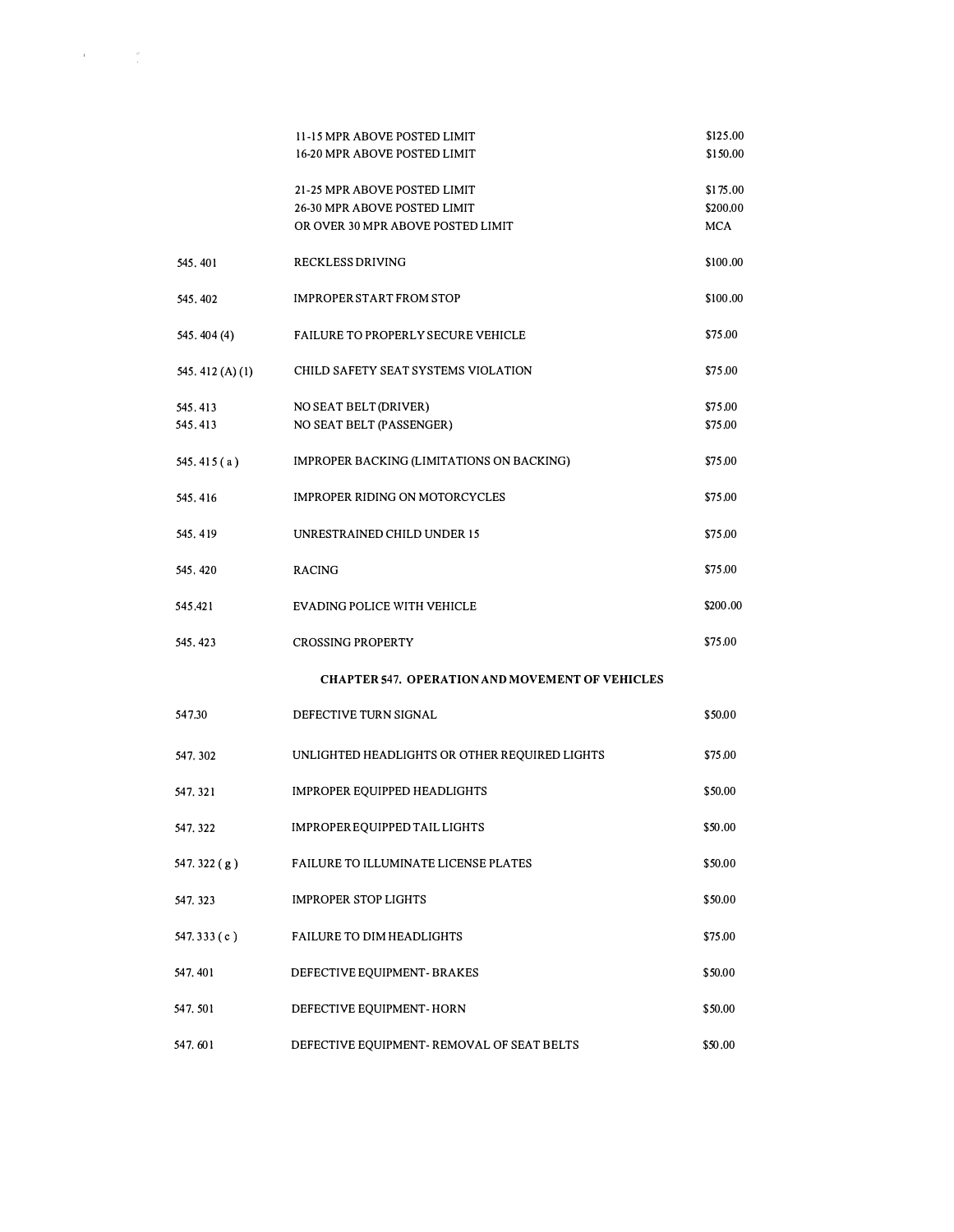| 547.602                                                 | DEFECTIVE EQUIPMENT- REAR VIEW MIRROR                                | \$50.00    |  |  |
|---------------------------------------------------------|----------------------------------------------------------------------|------------|--|--|
| 547.603                                                 | DEFECTIVE EQUIPMENT- WINDSHIELD AND WIPER                            | \$50,00    |  |  |
| 547.604                                                 | DEFECTIVE EQUIPMENT- MUFFLER                                         | \$50,00    |  |  |
| 547.607                                                 | NO FIRE EXTINGUISHER FOR VEHICLES IN PASSENGER BUSINESS              | \$50,00    |  |  |
| 547.611                                                 | VIDEO AND TV IN DRIVER'S VIEW                                        | \$50,00    |  |  |
| 547.801                                                 | DEFECTIVE EQUIPMENT ON MOTORCYCLE - LIGHTS                           | \$50.00    |  |  |
| 547.802                                                 | DEFECTIVE EQUIPMENT ON MOTORCYCLE - BRAKES                           | \$50,00    |  |  |
|                                                         | <b>CHAPTER 548. COMPULSORY INSPECTION OF VEHICLES</b>                |            |  |  |
|                                                         |                                                                      |            |  |  |
| 548.602                                                 | EXPIRED OR NO STATE INSPECTION STICKER (5 DAY GRACE PERIOD)          | \$75.00    |  |  |
|                                                         | <b>CHAPTER 550</b>                                                   |            |  |  |
| 550,022                                                 | FAILURE TO REPORT ACCIDENT - VEHICLE DAMAGE ONLY                     | 75,00      |  |  |
|                                                         | <b>CHAPTER 551. OPERATION OF BICYCLES, MOPEDS, AND PLAY VEHICLES</b> |            |  |  |
| 551.102(a)                                              | <b>IMPROPER BICYCLE RIDING</b>                                       | \$75.00    |  |  |
| 551, 102 (d)                                            | <b>CLINGING TO VEHICLE</b>                                           | \$75.00    |  |  |
| 551.104 (b)                                             | LAMPS OR OTHER EQUIPMENT VIOLATION ON BICYCLES AT NIGHT              | \$75,00    |  |  |
|                                                         | <b>CHAPTER 552. PEDESTRIANS</b>                                      |            |  |  |
| 552,003                                                 | FAILURE TO YIELD TO PEDESTRIANS IN CROSSWALK                         | \$100.00   |  |  |
| 552.007                                                 | HITCHHIKING IN ROAD                                                  | \$75.00    |  |  |
| <b>CHAPTER 601. MOTOR VEHICLE SAFETY RESPONSIBILITY</b> |                                                                      |            |  |  |
| 601, 191                                                | NO INSURANCE                                                         | \$250      |  |  |
|                                                         | <b>CHAPTER 681. PRIVILEGED PARKING</b>                               |            |  |  |
| 681.011                                                 | <b>HANDICAPPED PARKING</b>                                           | \$75       |  |  |
|                                                         | <b>TEXAS ALCOHOLIC BEVERAGES CODE VIOLATIONS</b>                     |            |  |  |
| 106.041                                                 | <b>MINOR DUI</b>                                                     | <b>MCA</b> |  |  |
| 106.05                                                  | MINOR IN POSSESSION OF ALCOHOL                                       | \$250.00   |  |  |

 $\label{eq:R1} \hat{R} = \frac{1}{2} \sum_{i=1}^N \hat{R}_i \hat{R}_i \hat{R}_i \hat{R}_i \hat{R}_i \hat{R}_i \hat{R}_i \hat{R}_i \hat{R}_i \hat{R}_i \hat{R}_i \hat{R}_i \hat{R}_i \hat{R}_i \hat{R}_i \hat{R}_i \hat{R}_i \hat{R}_i \hat{R}_i \hat{R}_i \hat{R}_i \hat{R}_i \hat{R}_i \hat{R}_i \hat{R}_i \hat{R}_i \hat{R}_i \hat{R}_i \hat{R}_i \hat{R}_i \hat{R}_i \hat{R$